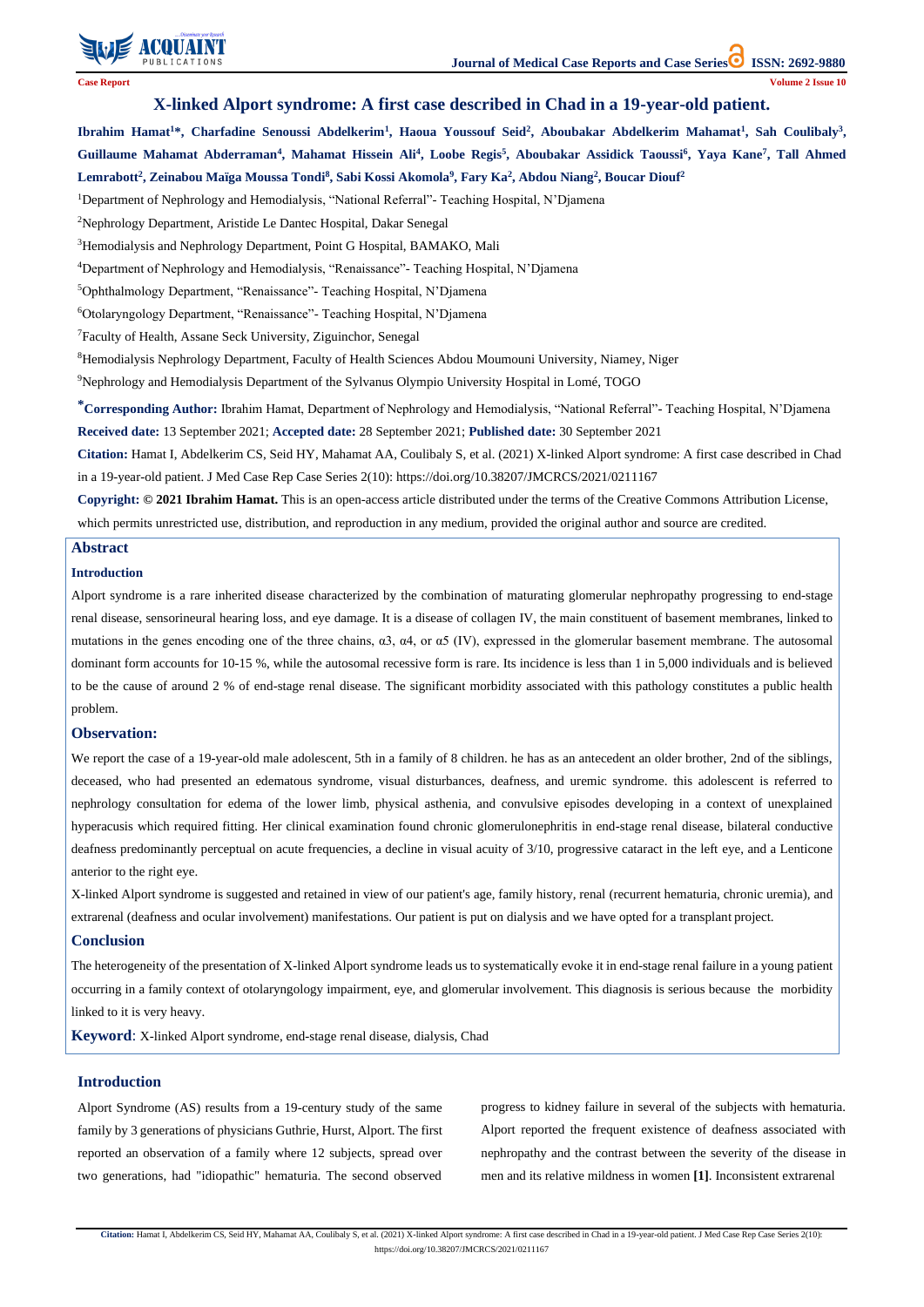**Journal of Medical Case Reports and Case Series ISSN: 2692-9880**

**Citation:** Hamat I, Abdelkerim CS, Seid HY, Mahamat AA, Coulibaly S, et al. (2021) X-linked Alport syndrome: A first case described in Chad in a 19-year-old patient. J Med Case Rep Case Series 2(10): https://doi.org/10.38207/JMCRCS/2021/0211167

manifestations: ocular lesions, macrothrombocytopenia, diffuse esophageal leiomyomatosis have been described **[2–3]**. Later, the discovery of ultrastructural and then immunohistochemical lesions of the glomerular basement membrane and the identification of the genes of collagen IV whose mutations are at the origin of the syndrome

made it possible to progress in the understanding of the renal and extrarenal symptomatology of disease and establish that it is a genetically heterogeneous syndrome.

The urine dipstick revealed hematuria with 5 crosses and proteinuria with 3 crosses.

African literature south of the Sahara has published very little on the issue. We bring you the first case described in Chad.

#### **Clinical observation**

It was a 19-year-old male adolescent, 5th in a family of 8 children. He had a family history of an older brother (2nd of the siblings) who died in a context of edema associated with visual disturbance, deafness, and chronic uremia, and personal recurrent macroscopic hematuria. The teenager was referred for a nephrology consultation for edemaof the lower limbs, physical asthenia, and convulsive episodes progressing in the context of hearing loss.

His physical examination found paleness of the mucous membranes, renal-like edema, conversational hyperacusis, and systolic hypertension estimated at 143/86 mm Hg.

The remainder of the physical examination was normal.

Laboratory tests found an alteration of renal function with a GFR at 5.9 ml/minute for a serum creatinine at 1241.4 µmol / l, urea at 21.85 mmol / l, hypocalcemia at 1.79 mmol / l, and normochromic normocytic anemia (Hb 5.9 g / dl) a regenerative (reticulocyte 0.08). The ultrasound showed small kidneys (7cm), dedifferentiated. As the renal puncture biopsy was not effective, the CT scan and electroencephalogram were not performed.

The diagnosis was hematuria chronic glomerular nephropathy in the stage of end-stage renal disease (ESRD). Faced with the signs of uremia, the patient was admitted for emergency dialysis. The first route was a femoral catheter. He had received an iso group whole blood transfusion.

During its follow-up, the otolaryngology examination found mixed deafness with an average loss of 46.25db on the right and mixed deafness predominantly perceptual on acute frequencies with an average loss of 46.25db on the left in air conduction.

Ophthalmologic examination found a reduction in visual acuity of 3/10 associated with progressive cataract in the left eye, a deformation of the lens with visual acuity of 08/10 in the right eye.

Given the personal history and death of his brother in the context of chronic uremia, the picture of hematuria glomerular nephropathy in end-stage renal failure associated with mixed deafness and ophthalmologic involvement, X-linked Alport syndrome has been retained.

The evolution is marked by the occurrence of episodes of tonic-clonic convulsive seizures with postcritical phases in per dialysis and post dialysis without localized neurological deficit. The current treatment is based on dialysis at the rate of 3 sessions per week, lasting 4 hours: erythropoietin 4000 IU twice a week, ramipril 5 mg a day, and calcium 500 mg twice a day.



#### **Discussion**

The incidence of AS is less than 1 in 5,000 individuals and is believed to cause around 2 % of end-stage renal disease in Europe and the

United States **[4]**. It is a disease of collagen IV, the main constituent of basement membranes, linked to mutations in the genes encoding one of the three chains,  $\alpha$ 3,  $\alpha$ 4, or  $\alpha$ 5 (IV), expressed in the glomerular basement membrane. COL4A5 mutations are associated with Xlinked AS, which accounts for the majority of cases and is more severe in boys than in girls **[5]**. AS is an inherited condition combining glomerular damage, eye damage, and hearing loss. The diagnosis is based on three criteria: the family history of hematuria, deafness, or ocular damage either in the patient or in a family member. The renal puncture biopsy finds irregular thickening of the glomerular basement membrane with a

laminated aspect of the lamina data under electron microscopy, and the genetic investigation **[6]**.

Clinically, the frequency and specificity of the family history of deafness and ocular involvement in a family member represent 80 % **[5-7]**. In our case, we have the family notion of deafness and ophthalmic impairment in the older brother who died in a uremia picture. It is this symptomatic similarity that motivated the parents to take the teenager to the nephrological consultation.